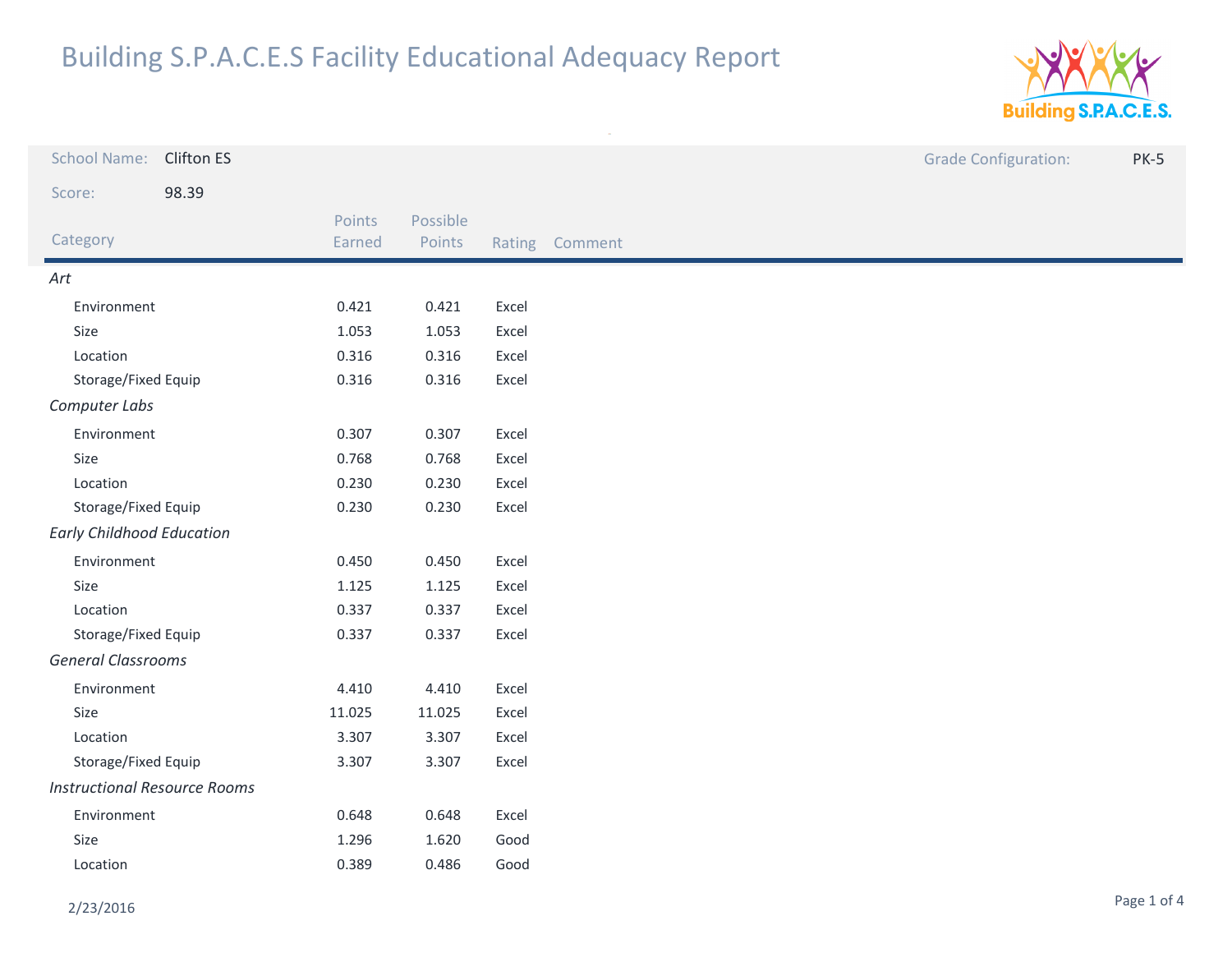

| <b>School Name:</b>                 | <b>Clifton ES</b>               |                  |                    |       |                                                            | <b>Grade Configuration:</b> | <b>PK-5</b> |
|-------------------------------------|---------------------------------|------------------|--------------------|-------|------------------------------------------------------------|-----------------------------|-------------|
| Score:                              | 98.39                           |                  |                    |       |                                                            |                             |             |
| Category                            |                                 | Points<br>Earned | Possible<br>Points |       | Rating Comment                                             |                             |             |
| <b>Instructional Resource Rooms</b> |                                 |                  |                    |       |                                                            |                             |             |
| Storage/Fixed Equip                 |                                 | 0.389            | 0.486              | Good  |                                                            |                             |             |
|                                     | Kindergarten & Pre-Kindergarten |                  |                    |       |                                                            |                             |             |
| Environment                         |                                 | 0.375            | 0.375              | Excel |                                                            |                             |             |
| Size                                |                                 | 0.938            | 0.938              | Excel |                                                            |                             |             |
| Location                            |                                 | 0.282            | 0.282              | Excel |                                                            |                             |             |
| Storage/Fixed Equip                 |                                 | 0.282            | 0.282              | Excel |                                                            |                             |             |
| <b>Learning Environment</b>         |                                 |                  |                    |       |                                                            |                             |             |
| Learning Style Variety              |                                 | 4.500            | 4.500              | Excel |                                                            |                             |             |
| <b>Interior Environment</b>         |                                 | 1.800            | 1.800              | Excel |                                                            |                             |             |
| <b>Exterior Environment</b>         |                                 | 1.350            | 1.350              | Excel |                                                            |                             |             |
| Environment                         |                                 | 0.877            | 0.877              | Excel |                                                            |                             |             |
| Media Center                        |                                 |                  |                    |       |                                                            |                             |             |
| Size                                |                                 | 1.097            | 2.193              | Poor  | The media center meets 52% of the adequate space standard. |                             |             |
| Location                            |                                 | 0.658            | 0.658              | Excel |                                                            |                             |             |
| Storage/Fixed Equip                 |                                 | 0.658            | 0.658              | Excel |                                                            |                             |             |
| Music                               |                                 |                  |                    |       |                                                            |                             |             |
| Environment                         |                                 | 0.667            | 0.667              | Excel |                                                            |                             |             |
| Size                                |                                 | 1.667            | 1.667              | Excel |                                                            |                             |             |
| Location                            |                                 | 0.500            | 0.500              | Excel |                                                            |                             |             |
| Storage/Fixed Equip                 |                                 | 0.500            | 0.500              | Excel |                                                            |                             |             |
| Performing Arts                     |                                 |                  |                    |       |                                                            |                             |             |
| Environment                         |                                 | 0.544            | 0.544              | Excel |                                                            |                             |             |
| Size                                |                                 | 1.360            | 1.360              | Excel |                                                            |                             |             |
| 2/23/2016                           |                                 |                  |                    |       |                                                            |                             | Page 2 of 4 |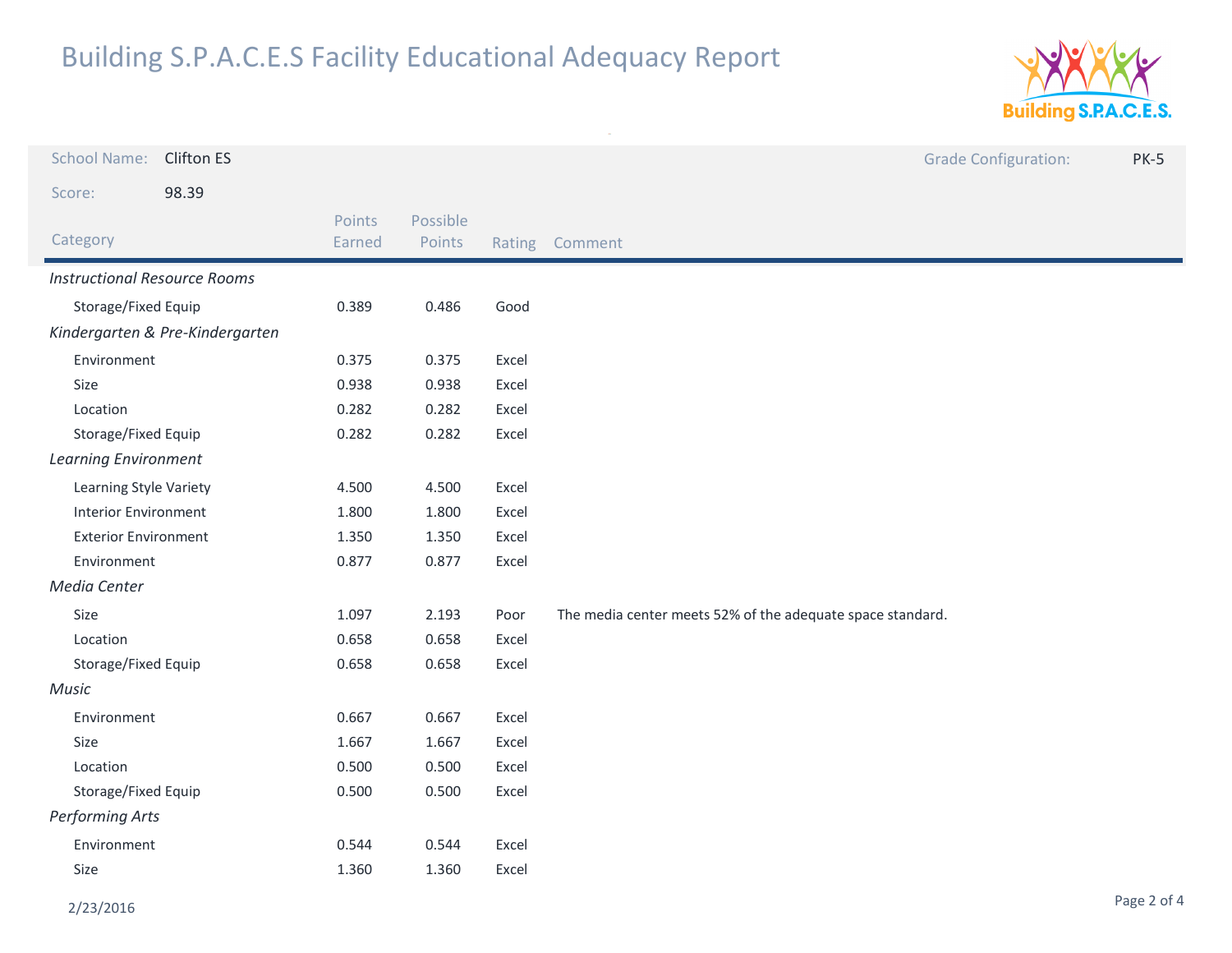

| <b>School Name:</b>             | <b>Clifton ES</b>                |        |          |       |                |
|---------------------------------|----------------------------------|--------|----------|-------|----------------|
| Score:                          | 98.39                            |        |          |       |                |
|                                 |                                  | Points | Possible |       |                |
| Category                        |                                  | Earned | Points   |       | Rating Comment |
| Performing Arts                 |                                  |        |          |       |                |
| Location                        |                                  | 0.408  | 0.408    | Excel |                |
| Storage/Fixed Equip             |                                  | 0.408  | 0.408    | Excel |                |
| <b>Physical Education</b>       |                                  |        |          |       |                |
| Environment                     |                                  | 1.728  | 1.728    | Excel |                |
| Size                            |                                  | 4.320  | 4.320    | Excel |                |
| Location                        |                                  | 1.296  | 1.296    | Excel |                |
| Storage/Fixed Equip             |                                  | 1.296  | 1.296    | Excel |                |
| Science                         |                                  |        |          |       |                |
| Environment                     |                                  | 0.450  | 0.450    | Excel |                |
| Size                            |                                  | 1.125  | 1.125    | Excel |                |
| Location                        |                                  | 0.337  | 0.337    | Excel |                |
| Storage/Fixed Equip             |                                  | 0.337  | 0.337    | Excel |                |
|                                 | Self-Contained Special Education |        |          |       |                |
| Environment                     |                                  | 0.432  | 0.432    | Excel |                |
| Size                            |                                  | 1.080  | 1.080    | Excel |                |
| Location                        |                                  | 0.324  | 0.324    | Excel |                |
| Storage/Fixed Equip             |                                  | 0.324  | 0.324    | Excel |                |
| <b>Non-Instructional Spaces</b> |                                  |        |          |       |                |
| Administration                  |                                  | 2.302  | 2.302    | Excel |                |
| Cafeteria                       |                                  | 4.500  | 4.500    | Excel |                |
| Food Service and Prep           |                                  | 5.584  | 5.584    | Excel |                |
| Clinic                          |                                  | 0.526  | 0.526    | Excel |                |
| Counseling                      |                                  | 0.263  | 0.263    | Excel |                |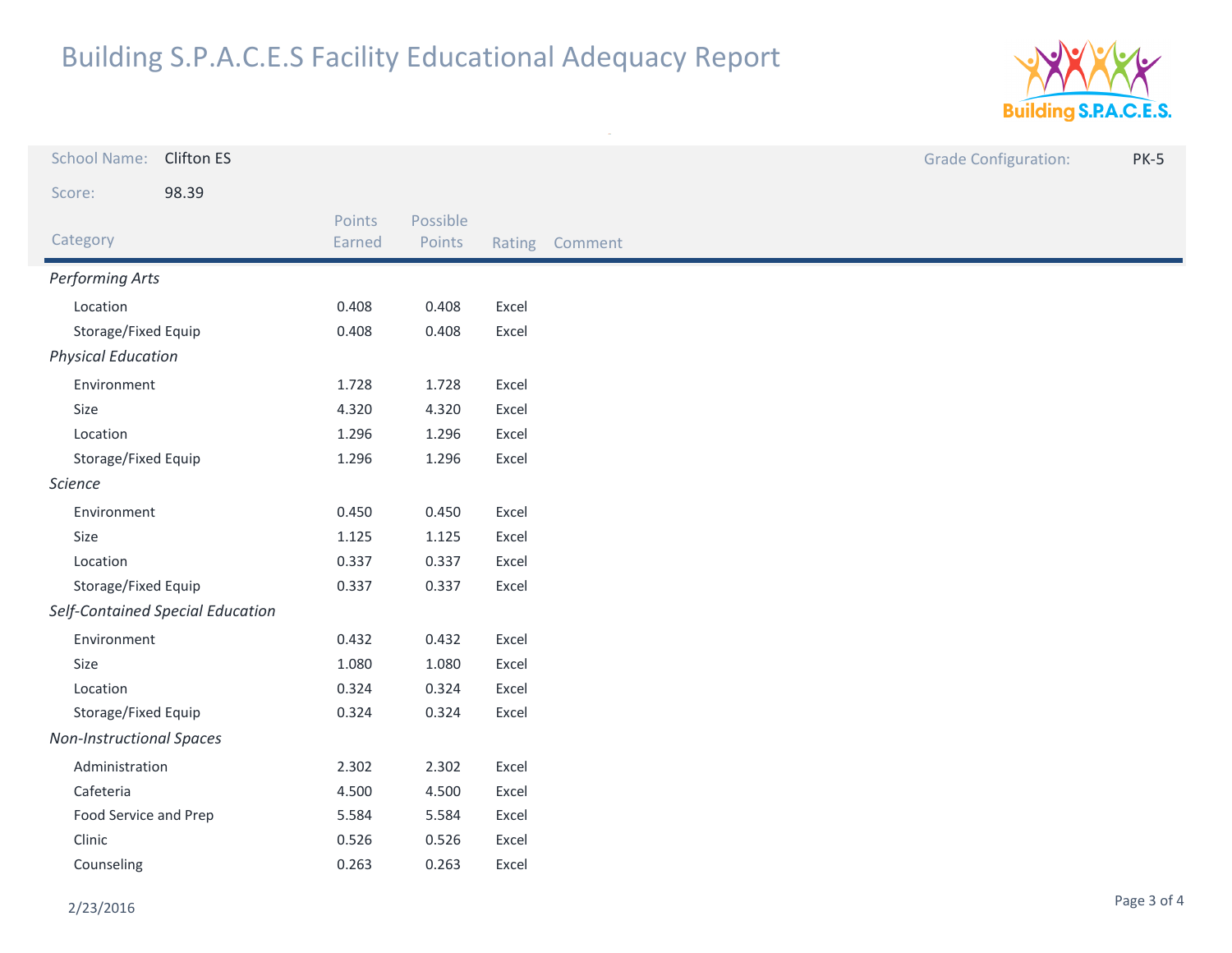

| <b>School Name:</b><br><b>Clifton ES</b><br>98.39<br>Possible<br>Points<br>Points<br>Earned<br>Rating Comment<br><b>Custodial and Maintenance</b><br>0.450<br>0.450<br>Excel<br>0.798<br><b>Student Restrooms</b><br>0.798<br>Excel<br>1.140<br>Faculty Work Space and Toilets<br>1.140<br>Excel<br>Vehicular Traffic<br>1.800<br>1.800<br>Excel<br>Pedestrian Traffic<br>0.876<br>0.876<br>Excel<br>Parking<br>0.731<br>0.731<br>Excel<br>Play Areas<br>2.107<br>2.107<br>Excel<br>0.677<br>0.677<br>Fencing<br>Excel<br>Signage & Way Finding<br>0.900<br>0.900<br>Excel<br>Ease of Supervision<br>2.700<br>2.700<br>Excel<br><b>Controlled Entrances</b><br>0.450<br>0.450<br>Excel<br>IDF & MDF Environment<br>1.500<br>1.500<br>Good<br><b>Electrical Power</b><br>1.000<br>1.000<br>Good<br>Equity of Access, Wireless & Drops<br>1.000<br>1.000<br>Good<br><b>LAN Connectivity</b><br>1.500<br>1.500<br>Good<br>WAN Backbone<br>1.000<br>1.000<br>Good |  |  |  |                             |
|---------------------------------------------------------------------------------------------------------------------------------------------------------------------------------------------------------------------------------------------------------------------------------------------------------------------------------------------------------------------------------------------------------------------------------------------------------------------------------------------------------------------------------------------------------------------------------------------------------------------------------------------------------------------------------------------------------------------------------------------------------------------------------------------------------------------------------------------------------------------------------------------------------------------------------------------------------------|--|--|--|-----------------------------|
| Score:<br>Category<br><b>Non-Instructional Spaces</b><br><b>Outside Spaces</b><br>Safety and Security<br><b>Technology Readiness</b>                                                                                                                                                                                                                                                                                                                                                                                                                                                                                                                                                                                                                                                                                                                                                                                                                          |  |  |  | <b>Grade Configuration:</b> |
|                                                                                                                                                                                                                                                                                                                                                                                                                                                                                                                                                                                                                                                                                                                                                                                                                                                                                                                                                               |  |  |  |                             |
|                                                                                                                                                                                                                                                                                                                                                                                                                                                                                                                                                                                                                                                                                                                                                                                                                                                                                                                                                               |  |  |  |                             |
|                                                                                                                                                                                                                                                                                                                                                                                                                                                                                                                                                                                                                                                                                                                                                                                                                                                                                                                                                               |  |  |  |                             |
|                                                                                                                                                                                                                                                                                                                                                                                                                                                                                                                                                                                                                                                                                                                                                                                                                                                                                                                                                               |  |  |  |                             |
|                                                                                                                                                                                                                                                                                                                                                                                                                                                                                                                                                                                                                                                                                                                                                                                                                                                                                                                                                               |  |  |  |                             |
|                                                                                                                                                                                                                                                                                                                                                                                                                                                                                                                                                                                                                                                                                                                                                                                                                                                                                                                                                               |  |  |  |                             |
|                                                                                                                                                                                                                                                                                                                                                                                                                                                                                                                                                                                                                                                                                                                                                                                                                                                                                                                                                               |  |  |  |                             |
|                                                                                                                                                                                                                                                                                                                                                                                                                                                                                                                                                                                                                                                                                                                                                                                                                                                                                                                                                               |  |  |  |                             |
|                                                                                                                                                                                                                                                                                                                                                                                                                                                                                                                                                                                                                                                                                                                                                                                                                                                                                                                                                               |  |  |  |                             |
|                                                                                                                                                                                                                                                                                                                                                                                                                                                                                                                                                                                                                                                                                                                                                                                                                                                                                                                                                               |  |  |  |                             |
|                                                                                                                                                                                                                                                                                                                                                                                                                                                                                                                                                                                                                                                                                                                                                                                                                                                                                                                                                               |  |  |  |                             |
|                                                                                                                                                                                                                                                                                                                                                                                                                                                                                                                                                                                                                                                                                                                                                                                                                                                                                                                                                               |  |  |  |                             |
|                                                                                                                                                                                                                                                                                                                                                                                                                                                                                                                                                                                                                                                                                                                                                                                                                                                                                                                                                               |  |  |  |                             |
|                                                                                                                                                                                                                                                                                                                                                                                                                                                                                                                                                                                                                                                                                                                                                                                                                                                                                                                                                               |  |  |  |                             |
|                                                                                                                                                                                                                                                                                                                                                                                                                                                                                                                                                                                                                                                                                                                                                                                                                                                                                                                                                               |  |  |  |                             |
|                                                                                                                                                                                                                                                                                                                                                                                                                                                                                                                                                                                                                                                                                                                                                                                                                                                                                                                                                               |  |  |  |                             |
|                                                                                                                                                                                                                                                                                                                                                                                                                                                                                                                                                                                                                                                                                                                                                                                                                                                                                                                                                               |  |  |  |                             |
|                                                                                                                                                                                                                                                                                                                                                                                                                                                                                                                                                                                                                                                                                                                                                                                                                                                                                                                                                               |  |  |  |                             |
|                                                                                                                                                                                                                                                                                                                                                                                                                                                                                                                                                                                                                                                                                                                                                                                                                                                                                                                                                               |  |  |  |                             |
|                                                                                                                                                                                                                                                                                                                                                                                                                                                                                                                                                                                                                                                                                                                                                                                                                                                                                                                                                               |  |  |  |                             |
|                                                                                                                                                                                                                                                                                                                                                                                                                                                                                                                                                                                                                                                                                                                                                                                                                                                                                                                                                               |  |  |  |                             |
|                                                                                                                                                                                                                                                                                                                                                                                                                                                                                                                                                                                                                                                                                                                                                                                                                                                                                                                                                               |  |  |  |                             |
|                                                                                                                                                                                                                                                                                                                                                                                                                                                                                                                                                                                                                                                                                                                                                                                                                                                                                                                                                               |  |  |  |                             |
| <b>LAN-WAN Performance</b><br>1.000<br>1.000<br>Good                                                                                                                                                                                                                                                                                                                                                                                                                                                                                                                                                                                                                                                                                                                                                                                                                                                                                                          |  |  |  |                             |
| Faculty & Staff Technology<br>1.000<br>1.000<br>Good                                                                                                                                                                                                                                                                                                                                                                                                                                                                                                                                                                                                                                                                                                                                                                                                                                                                                                          |  |  |  |                             |
| Laptop Carts<br>1.000<br>1.000<br>Good                                                                                                                                                                                                                                                                                                                                                                                                                                                                                                                                                                                                                                                                                                                                                                                                                                                                                                                        |  |  |  |                             |
| Telephone/PA<br>1.000<br>1.000<br>Good                                                                                                                                                                                                                                                                                                                                                                                                                                                                                                                                                                                                                                                                                                                                                                                                                                                                                                                        |  |  |  |                             |